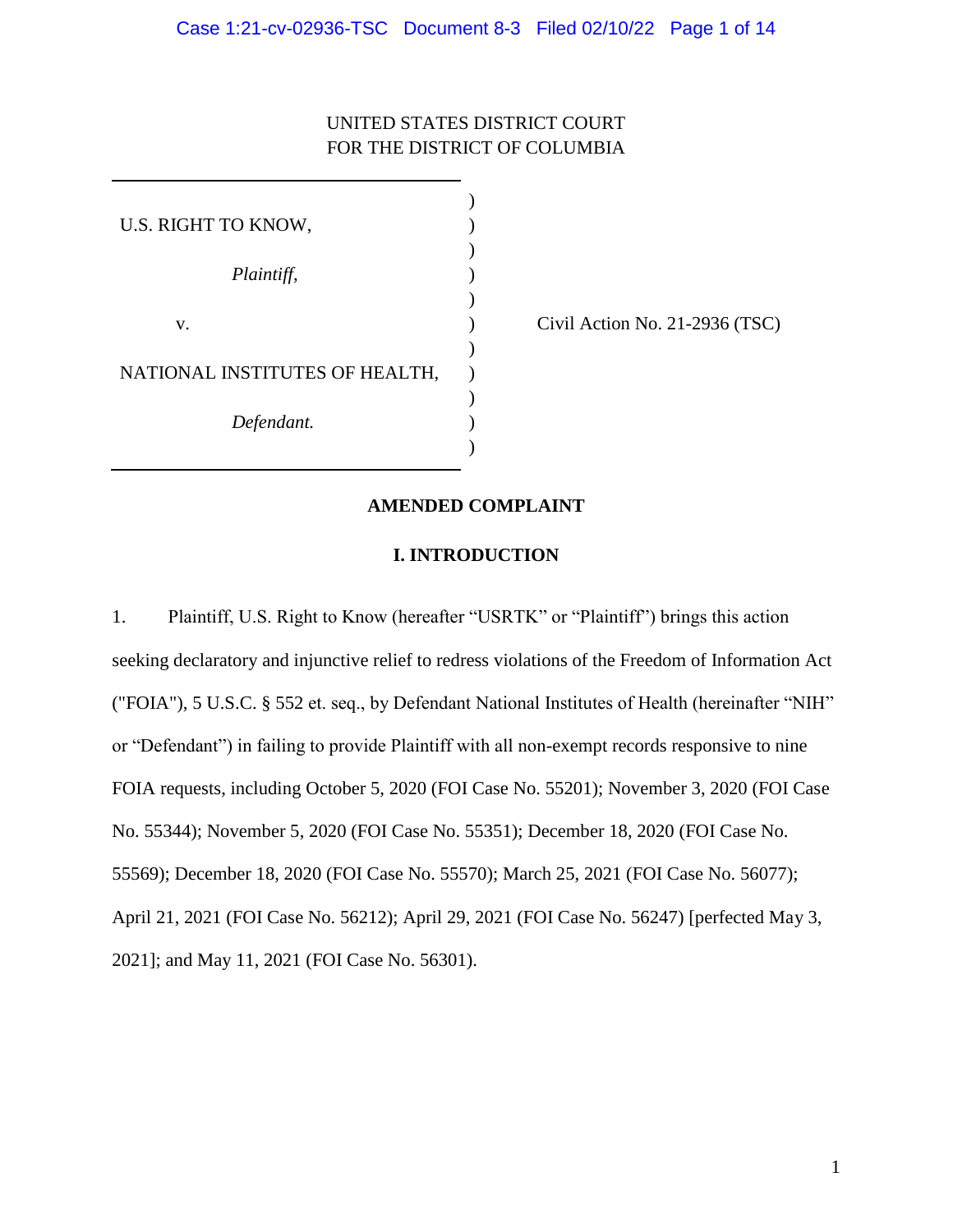#### **II. JURISDICTION**

2. This Court has jurisdiction over this action pursuant to 5 U.S.C. § 552(a)(4)(B) (FOIA citizen suit provision) and 28 U.S.C. § 1331 (federal question).

#### **III. VENUE**

3. Venue in this Court is proper pursuant to 5 U.S.C. § 552(a)(4)(B).

## **IV. PARTIES**

4. Plaintiff USRTK, is a nonprofit, public interest organization based in the State of California that works to advance public health and transparency by investigating matters that may be hidden from the public. The organization shares its findings via media outlets, public health and medical journals, social media and through its own published reports.

5. Defendant NIH is a Federal agency of the United States, and as such, is an agency subject to the FOIA, pursuant to 5 U.S.C.  $\S$  552(f).

## **V. LEGAL FRAMEWORK OF FOIA**

6. FOIA requires, inter alia, that all federal agencies must promptly provide copies of all non-exempt agency records to those persons who make a request for records that reasonably describes the nature of the records sought, and which conform with agency regulations and procedures in requesting such records. 5 U.S.C. § 552(a)(3)(A).

7. FOIA requires federal agencies to make a final determination on all FOIA requests that it receives within twenty days (excepting Saturdays, Sundays, and legal public holidays) after the receipt of such request, unless the agency expressly provides notice to the requester of "unusual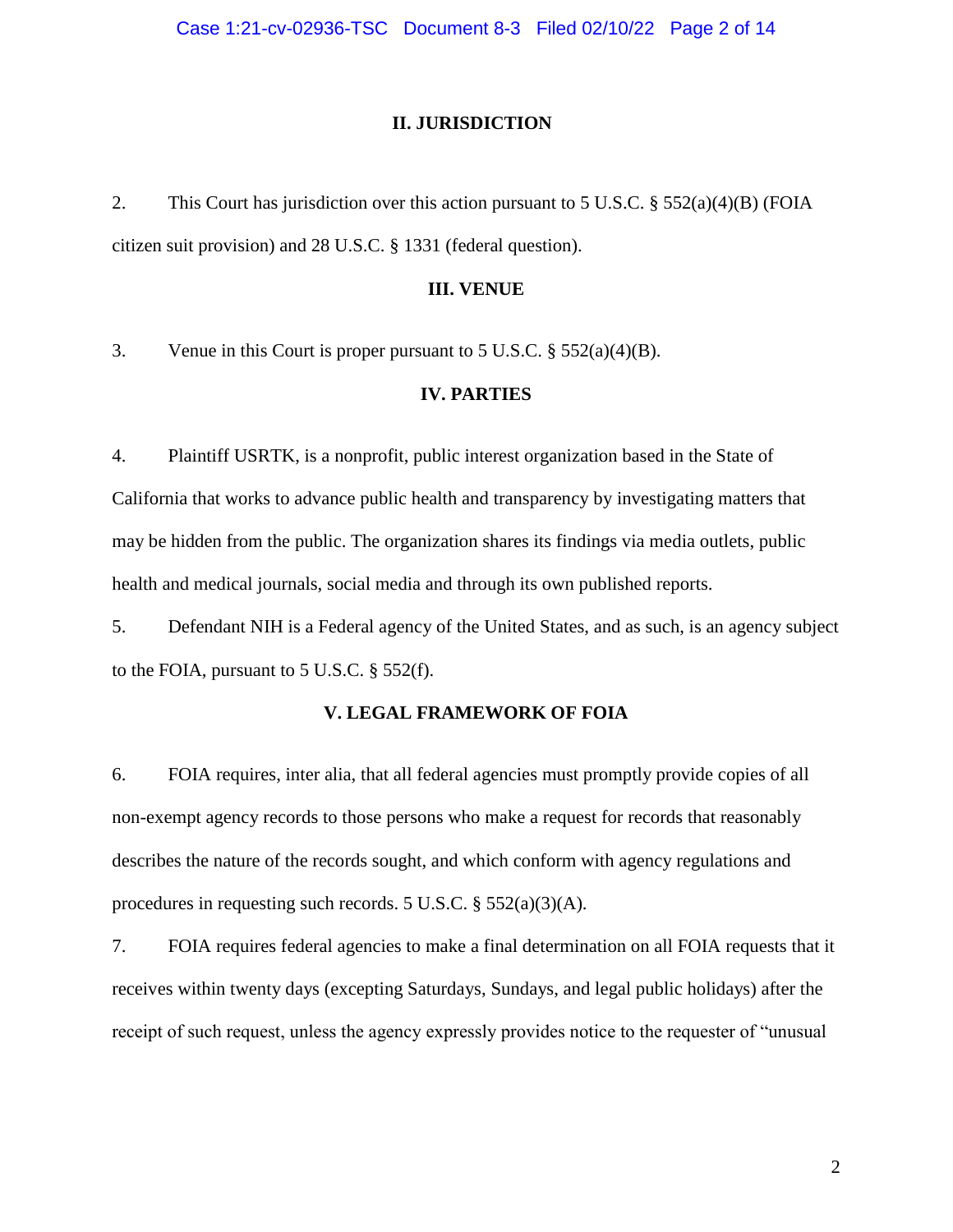#### Case 1:21-cv-02936-TSC Document 8-3 Filed 02/10/22 Page 3 of 14

circumstances" meriting additional time for responding to a FOIA request. 5 U.S.C. §  $552(a)(6)(A)(i)(I).$ 

8. Furthermore, FOIA requires agencies to provide an estimated completion date on which the agency will complete its actions on a request. 5 U.S.C.  $\S$  552(a)(7)(B)(ii).

9. FOIA also requires federal agencies to make a final determination on FOIA administrative appeals that it receives within twenty days (excepting Saturdays, Sundays, and legal public holidays) after the receipt of such appeal, unless the agency expressly provides notice to the requester of "unusual circumstances" meriting additional time for responding to a FOIA request. 5 U.S.C. § 552(a)(6)(A)(ii).

10. In "unusual circumstances," the time limits prescribed may be extended by written notice to the person making such request setting forth the reasons for such extension and the date on which a determination is expected to be dispatched. No such notice shall specify a date that would result in an extension for more than ten working days. 5 U.S.C. § 552(a)(6)(B).

11. FOIA expressly provides that a person shall be deemed to have constructively exhausted their administrative remedies if the agency fails to comply with the applicable time limitations provided by 5 U.S.C. § 552(a)(6)(A)(i) - (ii). *See* 5 U.S.C. § 552(a)(6)(C).

12. FOIA provides that any person who has not been provided the records requested pursuant to FOIA, after exhausting their administrative remedies, may seek legal redress from the Federal District Court to enjoin the agency from withholding agency records and to order the production of any agency records improperly withheld from the complainant.

13. Under FOIA, the federal agency has the burden to sustain its actions. 5 U.S.C. §  $552(a)(4)(B)$ .

14. Pursuant to FOIA, this Court may assess attorneys' fees and litigation costs against the United States if the Plaintiff prevails in this action. 5 U.S.C.  $\S 552(a)(4)(E)$ .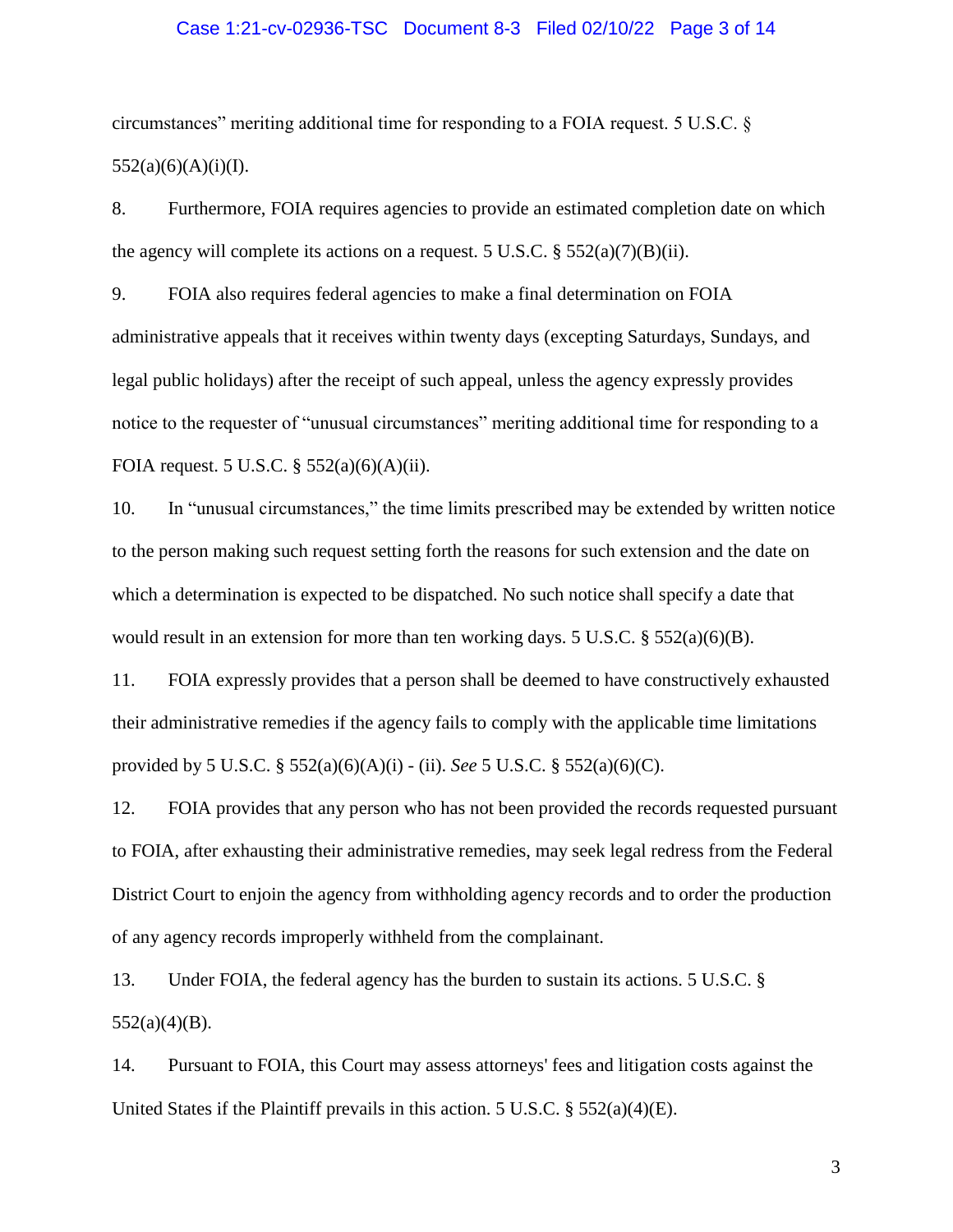#### **VI. FACTUAL ALLEGATIONS**

15. For all requests described below in paragraphs 17-69 (Sections (A) - (I)), Plaintiff has constructively and actually exhausted its administrative remedies. Consequently, due to the exhaustion of administrative remedies, Plaintiff has been required to expend costs and to obtain the service of a law firm consisting of attorneys, law clerks and legal assistants, to prosecute this judicial review.

16. Furthermore, for all requests described below in paragraphs 17-69 (Sections (A) - (I)), Defendant has failed to provide a final determination within the required twenty working day time period, and has not notified the requester of any "unusual circumstances" for doing so.

#### **NIH FOI Case No. 55201**

17. Plaintiff sent a FOIA request to the NIH on October 5, 2020. Exhibit 101 is attached and made part of this Amended Complaint. The request was received the same day and assigned FOI Case No. 55201. Exhibit 102 is attached and made part of this Amended Complaint.

18. Plaintiff amended its request via email on February 23, 2021, "withdrawing Part 2 of [Plaintiff's] FOI request (#55201) pertaining to Rocky Mountain Labs Institutional Biosafety Committee meeting minutes from January 1, 2003 to the present." On that same day, Marge Moore from the NIAID FOIA Office, responded by saying "NIAID completed our review of [Plaintiff's] amended request and forwarded [Plaintiff's] case to NIH FOIA for additional processing." Exhibit 103 is attached and made part of this Amended Complaint.

19. Plaintiff sent two formal requests for Defendant to provide an estimated completion date for FOI Case No. 55201 on June 29, 2021, and August 25, 2021. Exhibit 104, from June 29, 2021, is attached and made part of this Amended Complaint. Plaintiff sent the second request for an estimated completion date on August 25, 2021.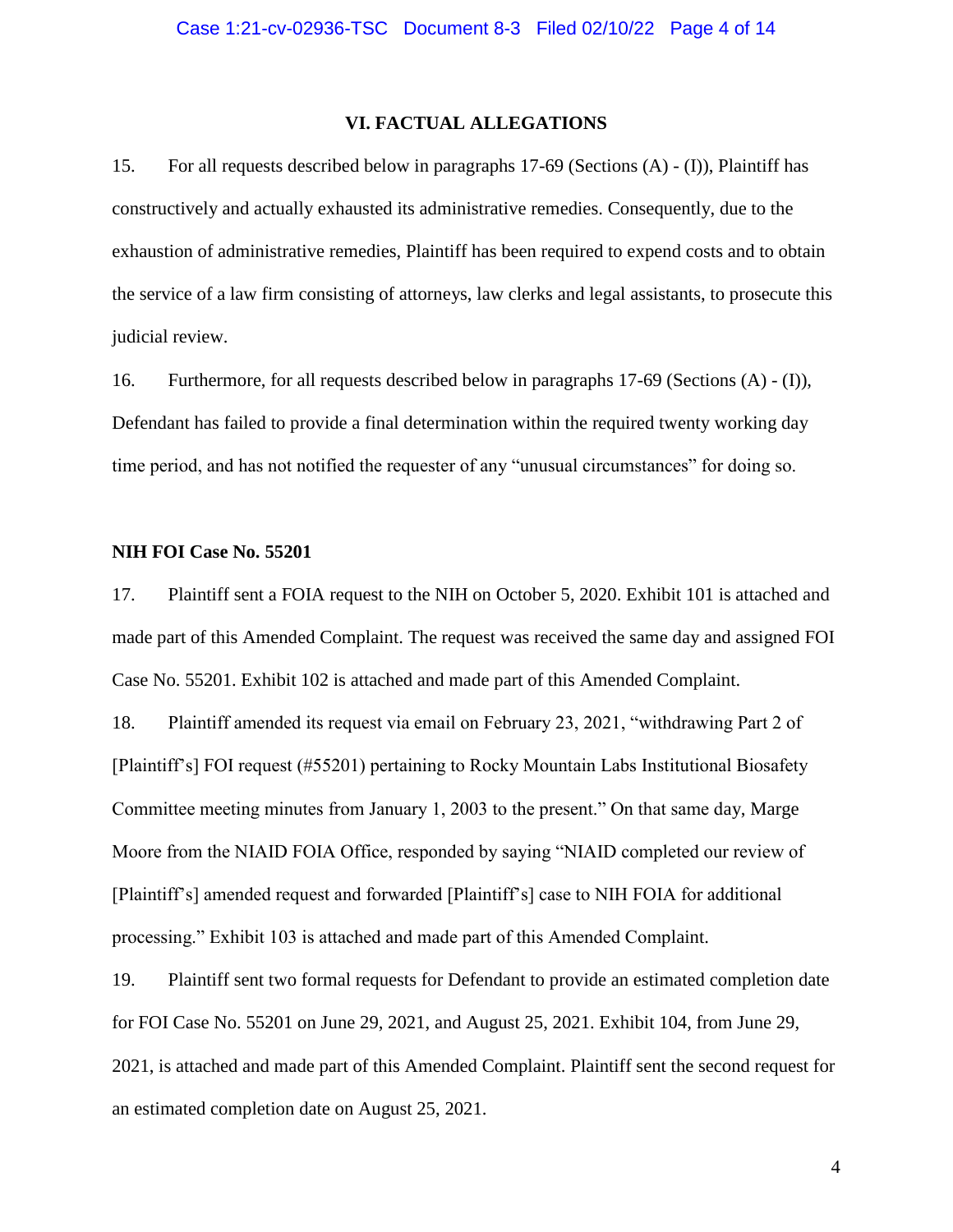#### Case 1:21-cv-02936-TSC Document 8-3 Filed 02/10/22 Page 5 of 14

20. As of the date of this filing of the Amended Complaint, Plaintiff has received no records responsive to FOI Case No. 55201 nor any estimated completion dates indicating when it might receive responsive records.

21. Plaintiff has a statutory right to the requested records, and there is no legal basis for Defendant's failure to promptly release them.

#### **NIH FOI Case No. 55344**

22. Plaintiff sent a FOIA request to the NIH on November 3, 2020. Exhibit 105 is attached and made part of this Amended Complaint. It was received the same day and assigned FOI Case No. 55344. Exhibit 106 is attached and made part of this Amended Complaint.

23. Plaintiff amended its request on November 16, 2020, and Defendant sent Plaintiff an acknowledgement letter detailing the amended request it had received. Exhibit 107 is attached and made part of this Amended Complaint.

24. Plaintiff sent two formal requests on June 29, 2021, and August 25, 2021, for Defendant to provide an estimated completion date regarding FOI Case No. 55344. The first request for the estimated completion date is Exhibit 108, which is attached and made part of this Amended Complaint.

25. As of the date of this filing of the Amended Complaint, Plaintiff has received no records responsive to FOI Case No. 55344 nor any estimated completion dates indicating when it might receive responsive records.

26. Plaintiff has a statutory right to the requested records and there is no legal basis for Defendant's failure to promptly release them.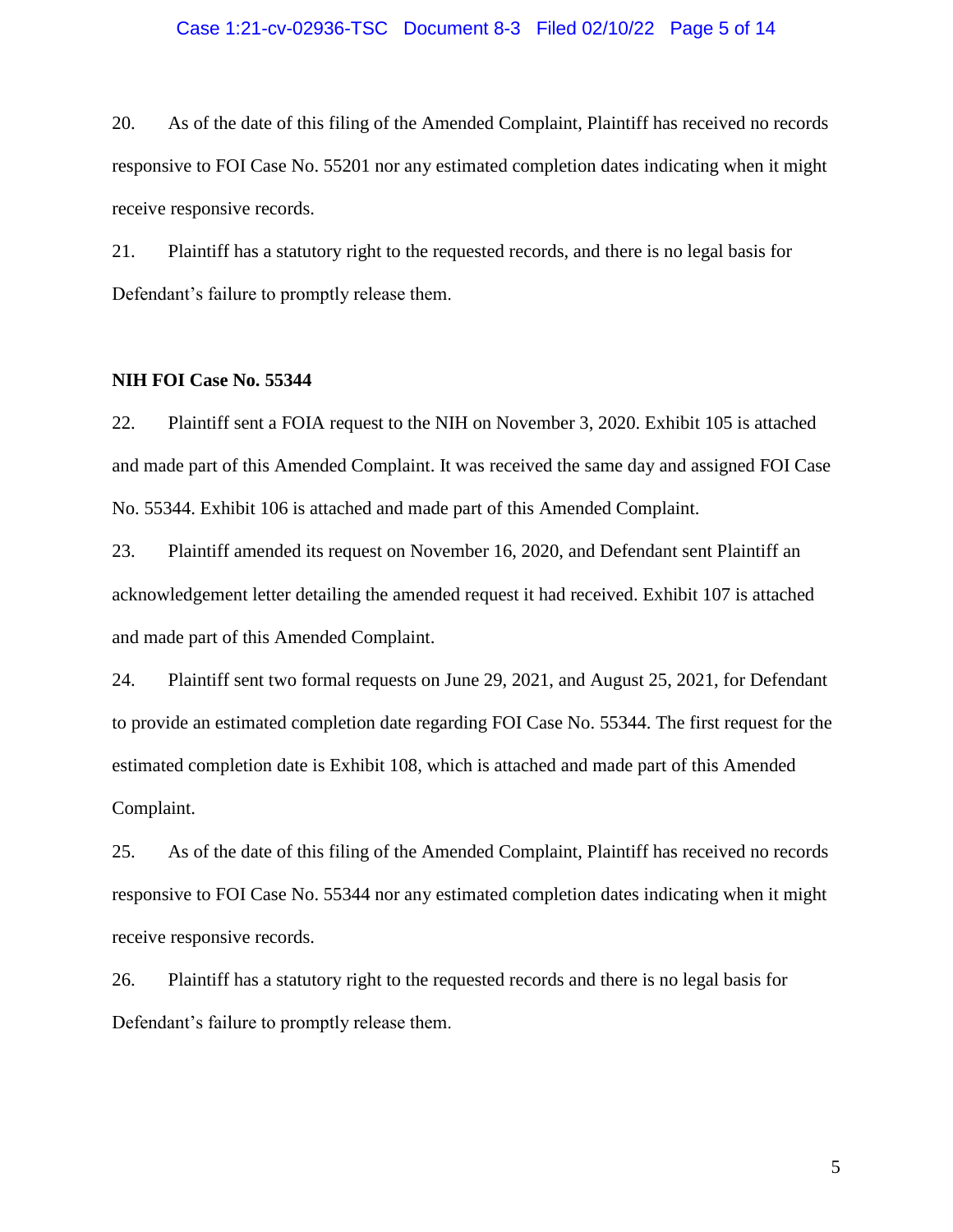#### **NIH FOI Case No. 55351**

27. Plaintiff sent a FOIA request to the NIH on November 5, 2020. Exhibit 109 is attached and made part of this Amended Complaint. It was received the same day and assigned FOI Case No. 55351. Exhibit 110 is attached and made part of this Amended Complaint.

28. Plaintiff amended its request on November 13, 2021, and Defendant sent Plaintiff an acknowledgement letter detailing the amended request it had received. Exhibit 110 is attached and made part of this Amended Complaint.

29. Plaintiff sent a formal request on June 29, 2021, for Defendant to provide an estimated completion date regarding FOI Case No. 55351. Exhibit 111 is attached and made part of this Amended Complaint. Defendant responded to this request on July 8, 2021, by stating: "An NIAID FOIA processor is currently working on Case #55351. We anticipate that NIAID will finish processing on September 7, 2021. The case will then be transferred to NIH FOIA for additional review and processing. NIH FOIA will be able to give you their estimate once the case has been transferred to them." Exhibit 112 is attached and made part of this Amended Complaint.

30. Plaintiff sent another formal request on August 25, 2021, for Defendant to provide an estimated completion date regarding FOI Case No. 55351. Defendant responded to this request on August 26, 2021, by stating: "Initial review of these records has been completed. This case has been moved into secondary review. We hope to complete that review and forward the records to NIH FOIA for additional review and processing by October 22, 2021."

31. As of the date of this filing of the Amended Complaint, Plaintiff has received no records responsive to FOI Case No. 55351.

32. Plaintiff has a statutory right to the requested records and there is no legal basis for Defendant's failure to promptly release them.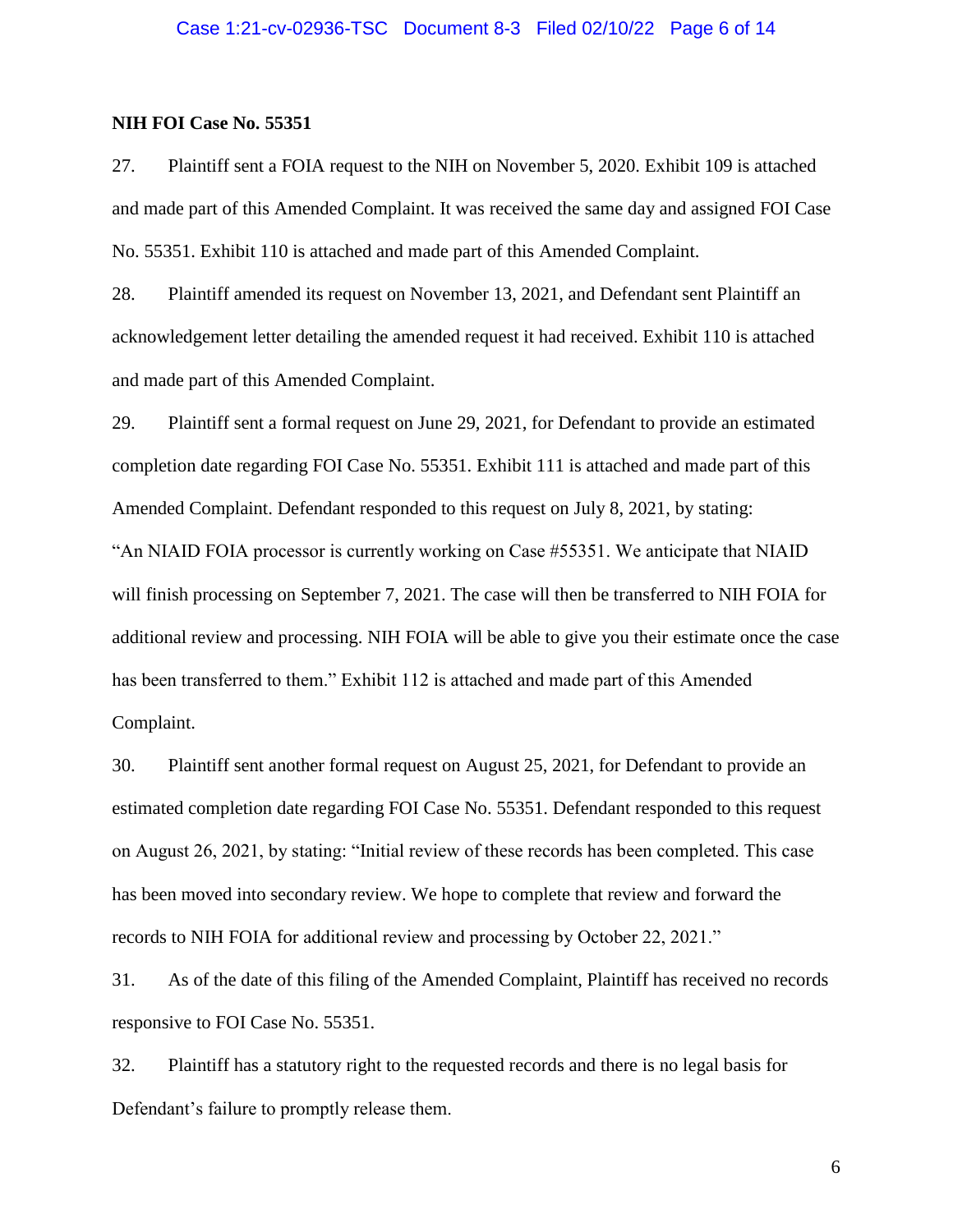#### **NIH FOI Case No. 55569**

33. Plaintiff sent a FOIA request to the NIH on December 18, 2020. Exhibit 113 is attached and made part of this Amended Complaint. On December 22, 2020, Defendant sent Plaintiff a final response letter. Exhibit 114 is attached and made part of this Amended Complaint. In that letter, Defendant explained it was withholding records "pursuant to Exemption 7(A), 5 U.S.C. § 552, and section 5.31 (g)(l) of the HHS FOIA Regulations, 45 CFR Part 5." *Id*.

34. Plaintiff appealed Defendant's decision to withhold the responsive records on January 25, 2021, and after its review, on January 29, 2021, Defendant wrote Plaintiff stating it had "decided to reverse the initial decision and remand [Plaintiff's] appeal to the NIH. On remand, the NIH will issue a new determination in response to [Plaintiff's] initial request." Exhibit 115 is attached and made part of this Amended Complaint.

35. On June 29, 2021, Plaintiff sent Defendant a formal request for an estimated completion date. Defendant responded on July 2, 2021, by stating, "Unfortunately I am unable to provide an estimated completion date because we follow a first in first out system when it comes to reviewing FOIA Requests. Litigation is also prioritized which is another reason why it is challenging to provide an estimated completion date. I can update you when the request comes up in our queue or any progress regarding your request." Exhibit 116 is attached and made part of this Amended Complaint.

36. Plaintiff sent another formal request for Defendant to provide an estimated completion date on August 25, 2021, and again never received an estimated completion date from Defendant.

37. On October 4, 2021, Defendant sent Plaintiff a "partial response" to its December 18, 2020 request. In the response, Defendant told Plaintiff it had posted 914 responsive pages on the "NIH Reading Room" (https://www.nih.gov/institutes-nih/nih-office-director/office-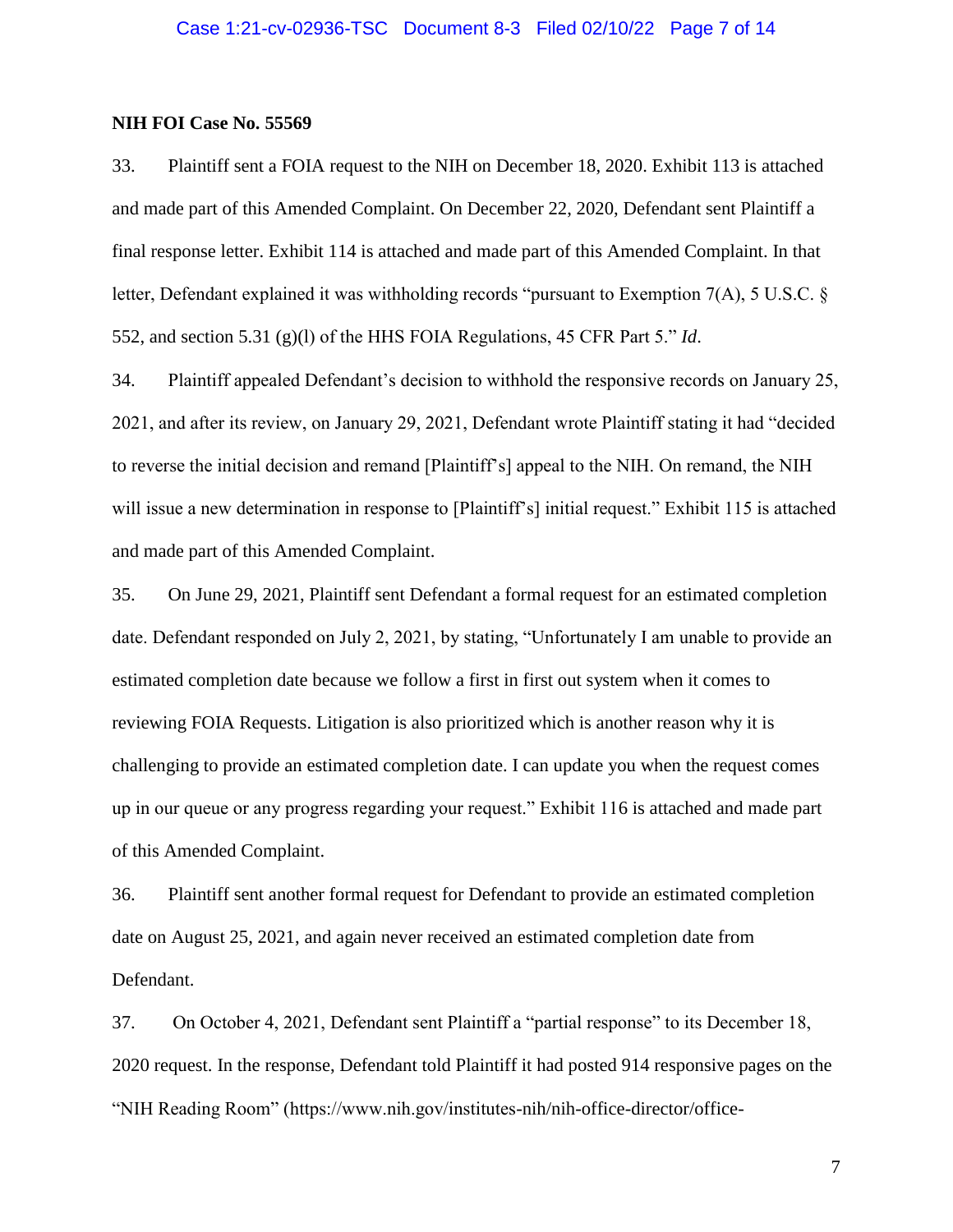#### Case 1:21-cv-02936-TSC Document 8-3 Filed 02/10/22 Page 8 of 14

communications- public-liaison/freedom-information-act-office/nih-foia-library) and that Plaintiff's request for the remaining grants and item 2 [communication about funding] will be responded to separately." Exhibit 117 is attached and made part of this Amended Complaint. Defendant continued by asserting that Requesters usually only want to receive materials "that will help in understanding the process that led to the awards, or to improve their own methods of drafting grant applications." *Id*. Consequently, Defendant decided only to disclose responsive records that grantees of the responsive grants advised Defendant to release; instead of all the responsive records Plaintiff was entitled to.

38. Plaintiff wrote to Defendant on October 4, 2021, expressing its dissatisfaction with the improper withholding of responsive records, and requested that all responsive records be released. Exhibit 118 is attached and made part of this Amended Complaint.

39. As of the date of this filing of the Amended Complaint, Plaintiff has not received the records Defendant unlawfully withheld without a FOIA exemption, nor has Plaintiff received the other records that Defendant had said it would release "separately."

40. Plaintiff has a statutory right to the requested records and there is no legal basis for Defendant's failure to promptly release them.

#### **NIH FOI Case No. 55570**

41. Plaintiff sent a FOIA request to the NIH on December 18, 2020. Exhibit 119 is attached and made part of this Amended Complaint. On that same day Defendant sent Plaintiff a final response letter. Exhibit 120 is attached and made part of this Amended Complaint. In that letter, Defendant explained it was withholding records "pursuant to Exemption 7(A), 5 U.S.C. § 552, and section 5.31 (g)(l) of the HHS FOIA Regulations, 45 CFR Part 5." *Id*.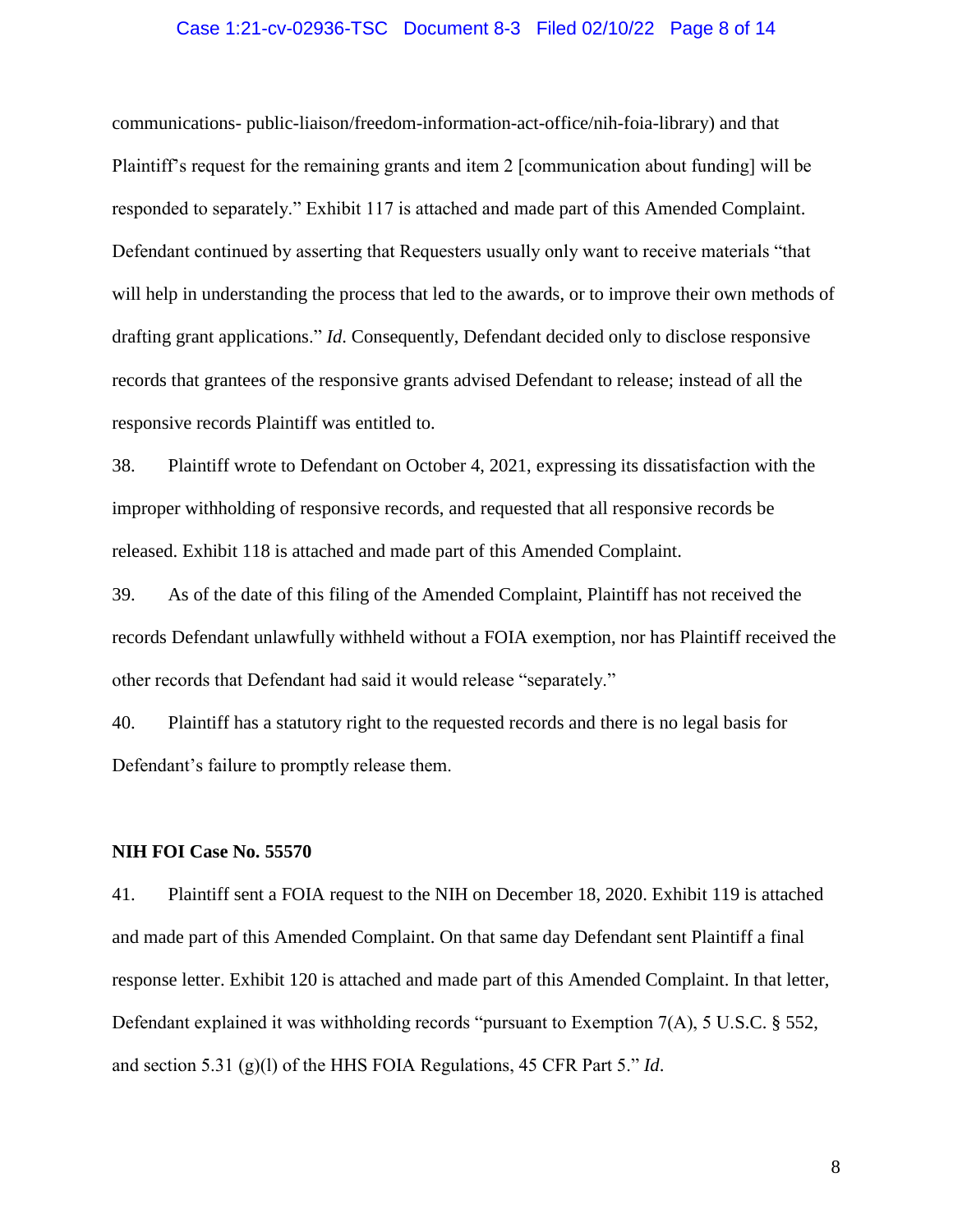#### Case 1:21-cv-02936-TSC Document 8-3 Filed 02/10/22 Page 9 of 14

42. Plaintiff appealed Defendant's decision to withhold the responsive records on February 19, 2021, and after its review, on February 23, 2021 Defendant wrote Plaintiff stating it had "decided to reverse the initial, NIH decision and remand [Plantiff's] appeal to the NIH. On remand, the NIH will issue a new determination in response to [Plaintiff's] initial request." Exhibit 121 is attached and made part of this Amended Complaint.

43. On June 29, 2021, and August 25, 2021, Plaintiff sent Defendant formal requests for an estimated completion date for its request, but Defendant never provided Plaintiff with any dates. Exhibit 122 is attached and made part of this Amended Complaint.

44. As of the date of this filing of the Amended Complaint, Plaintiff has received no records responsive to FOI Case No. 55570, nor any estimated completion dates indicating when it might receive responsive records.

45. Furthermore, as of the date of this filing, Plaintiff has not received a final determination letter regarding its request after its successful appeal and remand.

46. Plaintiff has a statutory right to the requested records and there is no legal basis for Defendant's failure to promptly release them.

#### **NIH FOI Case No. 56077**

47. Plaintiff submitted the request to the NIH on March 25, 2021. Exhibit 123 is attached and made part of this Amended Complaint. On that same day, Defendant sent an acknowledgment letter to Plaintiff detailing its receipt of the request. Exhibit 124 is attached and made part of this Amended Complaint.

48. On March 25, 2021, Plaintiff amended its request, and on the following day, Defendant recognized its receipt of Plaintiff's amended request.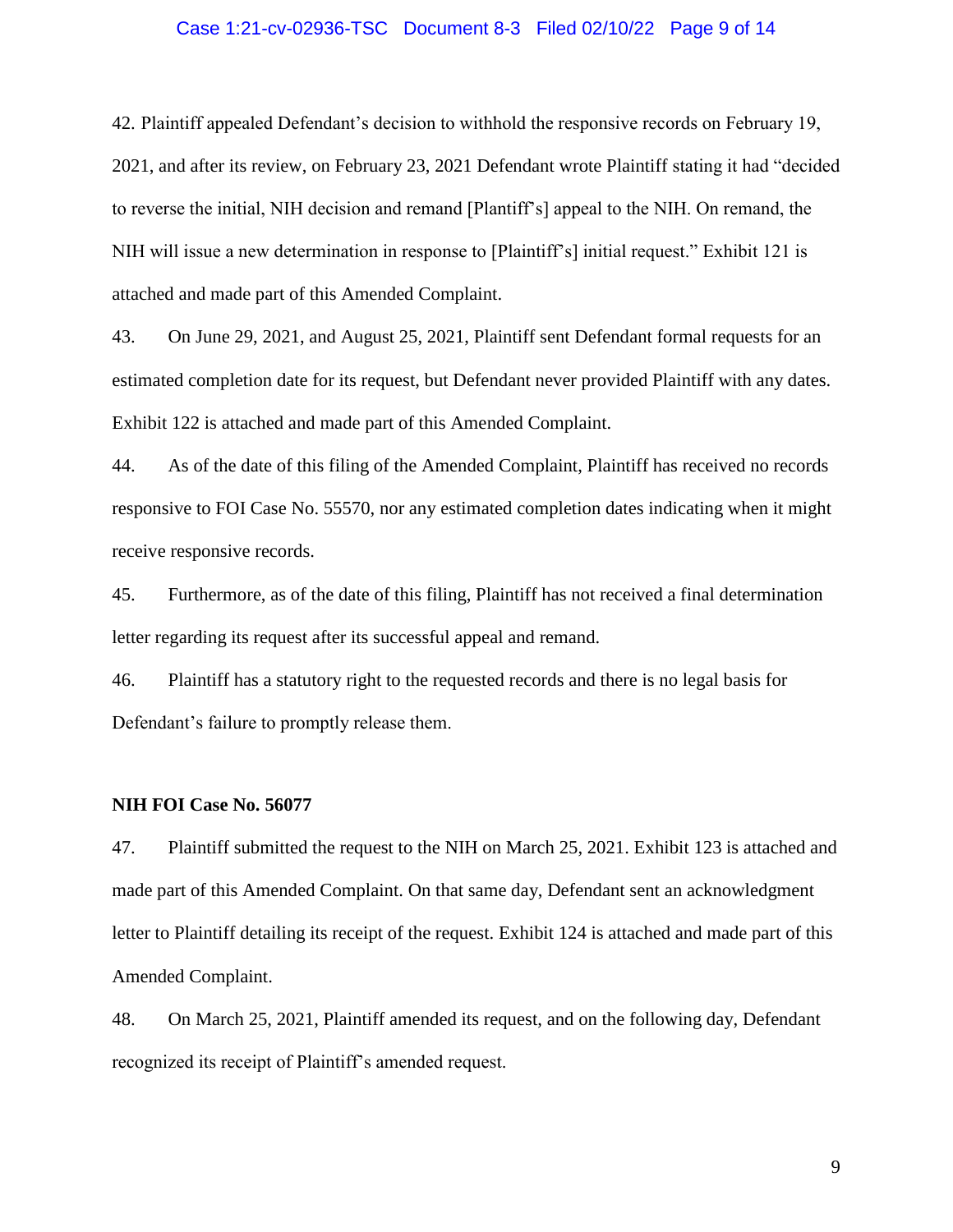#### Case 1:21-cv-02936-TSC Document 8-3 Filed 02/10/22 Page 10 of 14

49. Plaintiff sent Defendant a formal request for an estimated completion date on August, 25, 2021. Exhibit 125 is attached and made part of this Amended Complaint.

50. On August 31, 2021, Defendant sent two requests for Plaintiff to narrow its request in order to save time on processing, but Plaintiff refused to do so. Exhibit 126 is attached and made part of this Amended Complaint.

51. Subsequently, on September 2, 2021, Defendant sent two emails indicating it would take 10-12 months for NIAID to process records responsive to Plaintiff's request, and NIH would need additional time to review the responsive records after NIAID's initial processing. Exhibits 127 and 128 are attached and made part of this Amended Complaint.

52. As of the date of this filing of the Amended Complaint, Plaintiff has received no records responsive to FOI Case No. 56077 nor any estimated completion date indicating when it might receive responsive records.

53. Plaintiff has a statutory right to the requested records and there is no legal basis for Defendant's failure to promptly release them.

### **NIH FOI Case No. 56212**

54. Plaintiff sent a FOIA request to the NIH on April 21, 2021. Exhibit 129 is attached and made part of this Amended Complaint.

55. Plaintiff received an email on April 21, 2021, from FOIA noreply@nih.gov stating, "The status of [Plaintiff's] FOIA request #56212 has been updated to the following status 'Assigned for Processing'. Exhibit 130 is attached and made part of this Amended Complaint.

56. Receiving no other notice from Defendant, Plaintiff sent a formal request for an estimated completion date on August 25, 2021. Exhibit 131 is attached and made part of this Amended Complaint.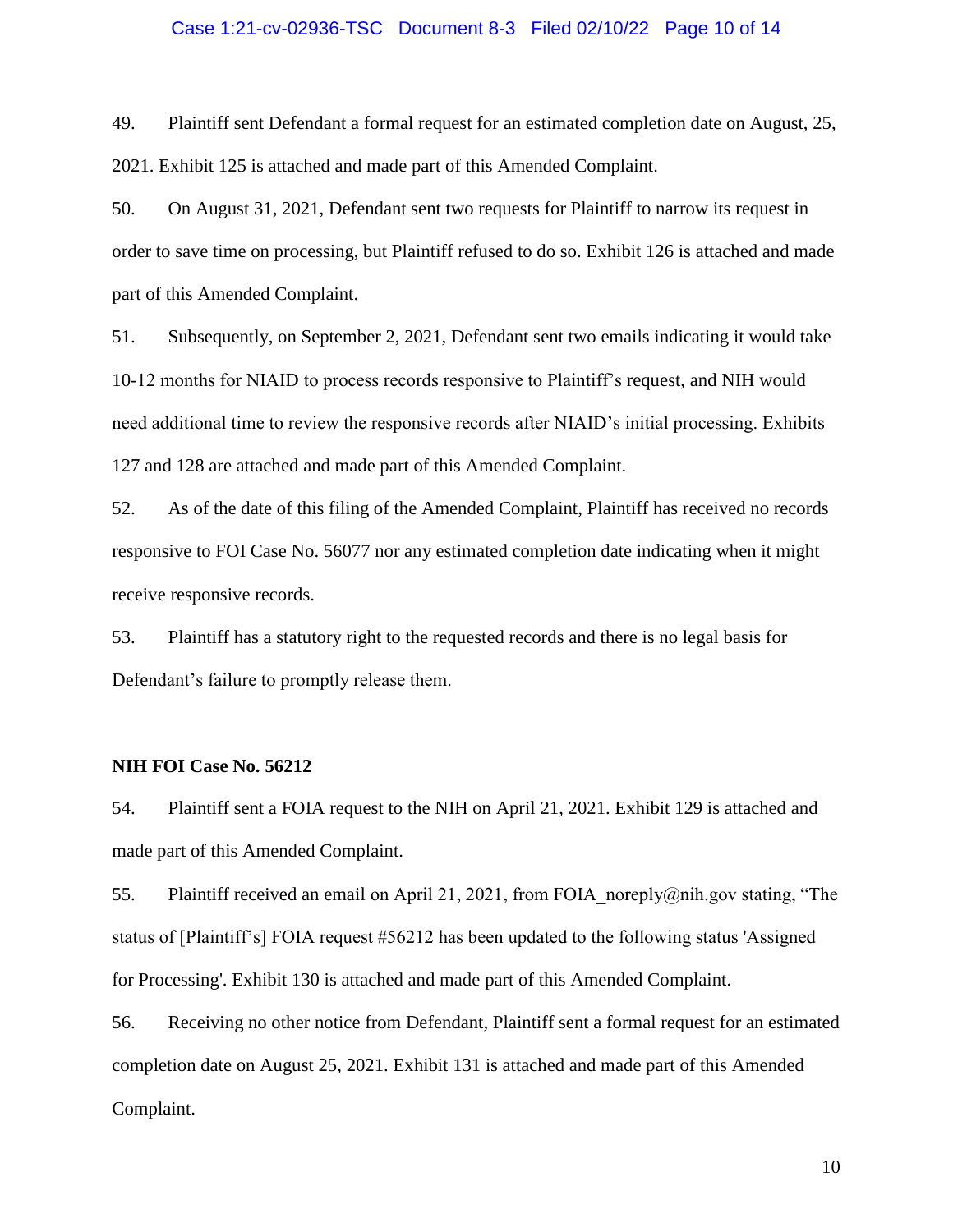#### Case 1:21-cv-02936-TSC Document 8-3 Filed 02/10/22 Page 11 of 14

57. As of the date of this filing of the Amended Complaint, Plaintiff has received no records responsive to FOI Case No. 56212 nor any estimated completion date indicating when it might receive responsive records.

58. Plaintiff has a statutory right to the requested records and there is no legal basis for Defendant's failure to promptly release them.

### **NIH FOI Case No. 56247**

59. Plaintiff sent a FOIA request to the NIH on April 29, 2021. Exhibit 132 is attached and made part of this Amended Complaint.

60. After resolving some clarification issues, on May 17, 2021, Defendant sent Plaintiff an acknowledgement letter detailing the request and its receipt, as well as the clarifications Plaintiff made on May 3, 2021. Exhibit 133 is attached and made part of this Amended Complaint.

61. On May 24, 2021 Defendant sent Plaintiff an email asking if it was willing to exclude "draft versions of the summary statement" from its request. Exhibit 134 is attached and made part of this Amended Complaint. Plaintiff responded the same day saying it was unwilling to do so. *Id*

62. On May 28, 2021, Defendant sent Plaintiff an email stating it was transferring the request and records to the NIH FOIA Office for final determination.

63. Plaintiff, not receiving any more contact from Defendant, sent Defendant a request for an estimated completion date on August 25, 2021. Exhibit 135 is attached and made part of this Amended Complaint.

64. As of the date of this filing of the Amended Complaint, Plaintiff has received no records responsive to FOI Case No. 56247 nor any estimated completion date indicating when it might receive responsive records.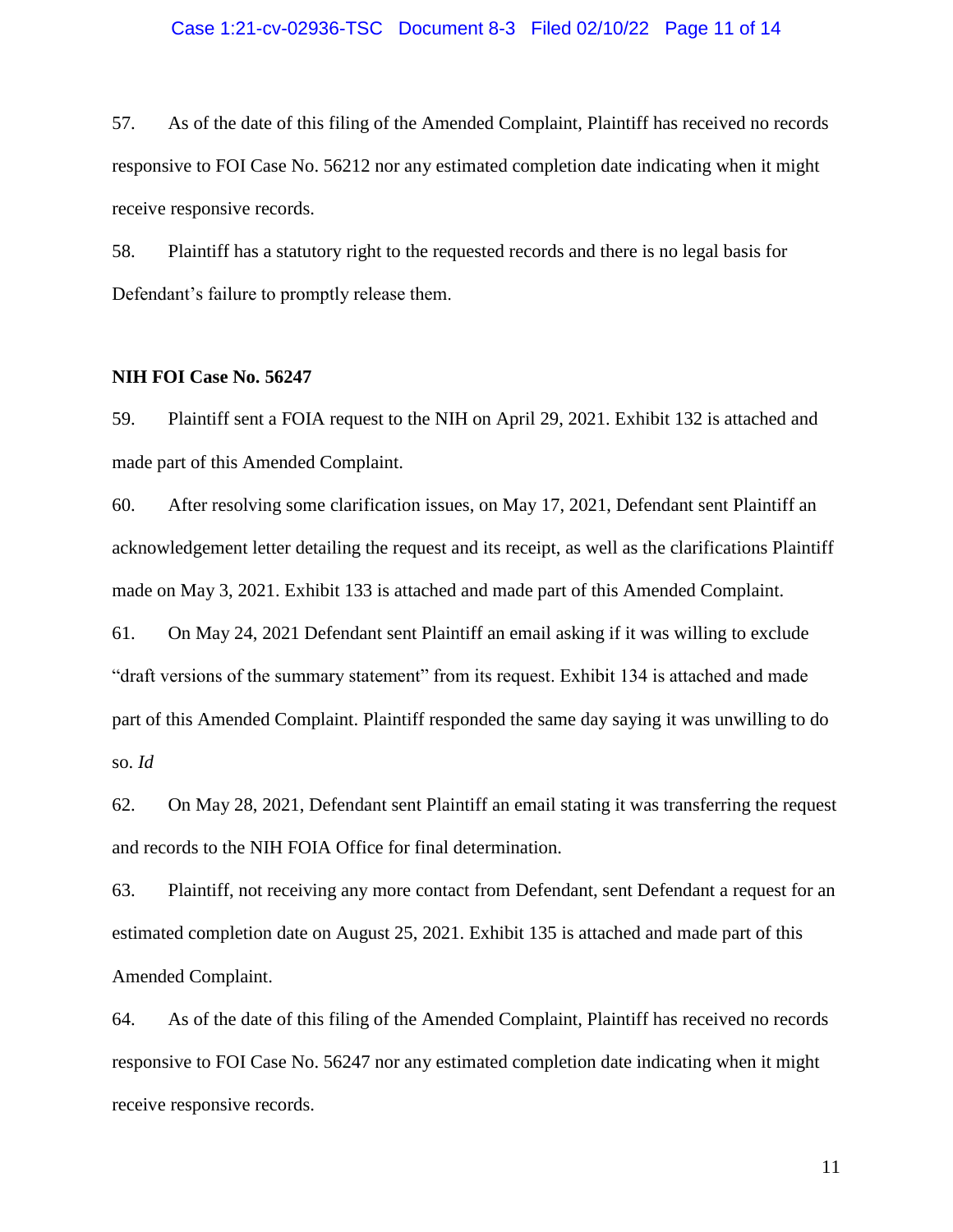## Case 1:21-cv-02936-TSC Document 8-3 Filed 02/10/22 Page 12 of 14

65. Plaintiff has a statutory right to the requested records and there is no legal basis for Defendant's failure to promptly release them.

## **NIH FOI Case No. 56301**

66. Plaintiff sent a FOIA request to the NIH on May 11, 2021. Exhibit 136 is attached and made part of this Amended Complaint. On that same day Defendant sent an acknowledgement letter detailing Plaintiff's request and its receipt. Exhibit 137 is attached and made part of this Amended Complaint.

67. On August 25, 2021, Plaintiff sent Defendant a request for an estimated completion date. Exhibit 138 is attached and made part of this Amended Complaint. After an email exchange, Defendant provided a December 31, 2021 estimated completion date. Exhibit 139 is attached and made part of this Amended Complaint.

68. As of the date of this filing of the Amended Complaint, Plaintiff has received no records responsive to FOI Case No. 56301.

69. Plaintiff has a statutory right to the requested records and there is no legal basis for Defendant's failure to promptly release them.

#### **VII. CAUSES OF ACTION**

## **COUNT 1 Violation of the FOIA for Failure to make Promptly Available the Records Sought by Plaintiff's Requests**

70. Paragraphs 1-69 are realleged and reincorporated herein by reference.

71. Defendant's failure to make promptly available the records sought by Plaintiff's requests described above in paragraphs 15-69 (Sections (A) - (I)) violates the FOIA, 5 U.S.C. §  $522(a)(3)(A)$ .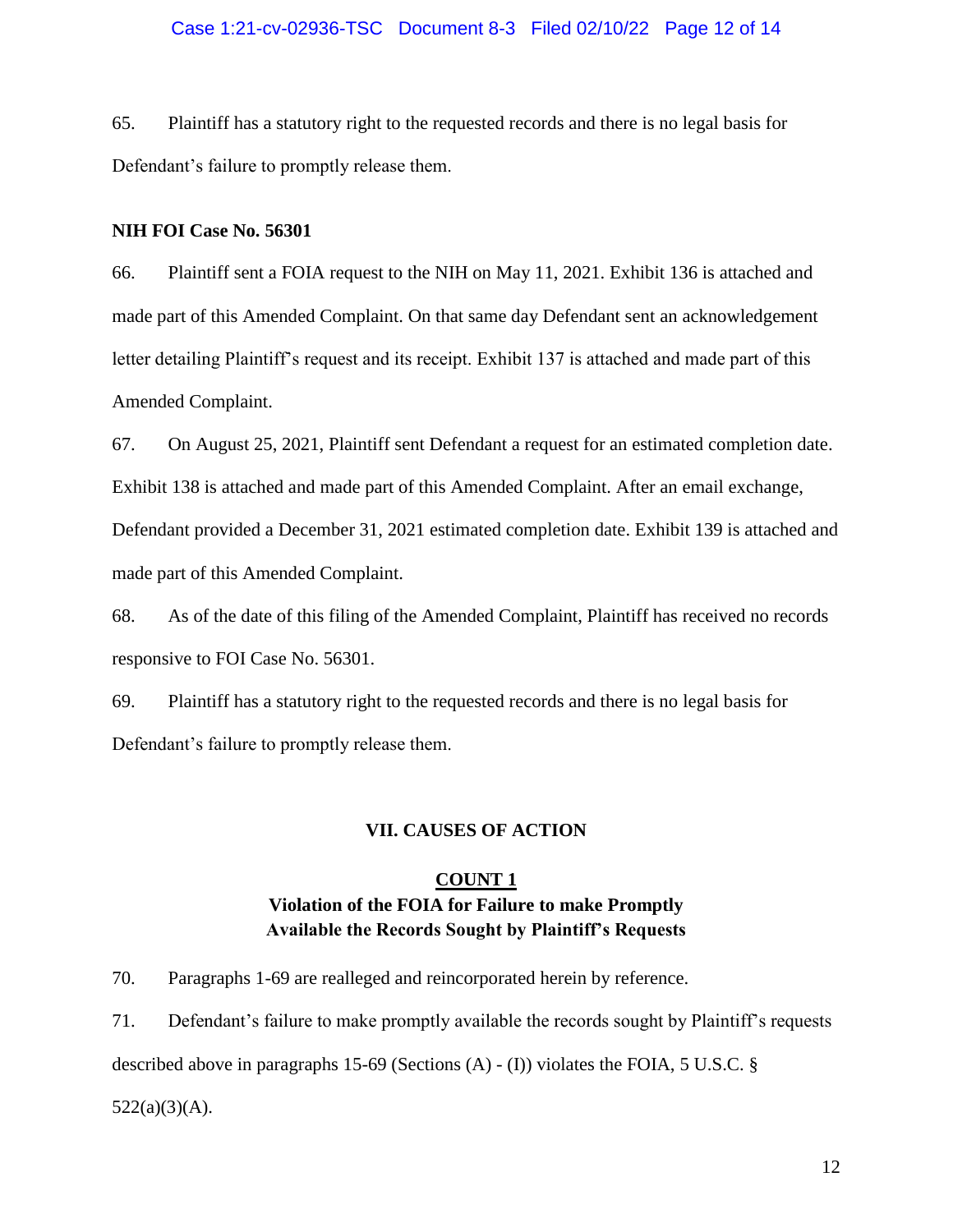## **COUNT 2**

# **Violation of the FOIA for Failure to Timely Respond to Plaintiff's Requests**

72. Paragraphs 1-69 are realleged and reincorporated herein by reference.

73. Defendant's failure to timely respond to Plaintiff's requests described above in

paragraphs 15-69 (Sections (A) - (I)) violates the FOIA, 5 U.S.C.  $\S$  522(a)(6)(A)(i).

# **COUNT 3 Violation of the FOIA for Failure to Provide Plaintiff with Estimated Completion Dates**

74. Paragraphs 1-69 are realleged and reincorporated herein by reference.

75. Defendant's failure to provide Plaintiff with estimated completion dates for its requests described above in paragraphs 15-64 (Sections (A) - (H)) violates the FOIA, 5 U.S.C. §  $552(a)(7)(B)(ii)$ .

# **VIII. DEMAND FOR RELIEF**

**WHEREFORE,** Plaintiff USRTK, request for the following relief:

- 1. Declare that Defendant's failure to disclose records responsive to Plaintiff's request is unlawful.
- 2. Order Defendant to immediately state which records it intends to disclose in response to Plaintiff's FOIA requests;
- 3. Order Defendant to provide a schedule of production to Plaintiff;
- 4. Order Defendant to disclose all responsive, non-exempt records by a date certain without further delay;
- 5. Award Plaintiff its costs and reasonable attorneys' fees incurred in this action; and